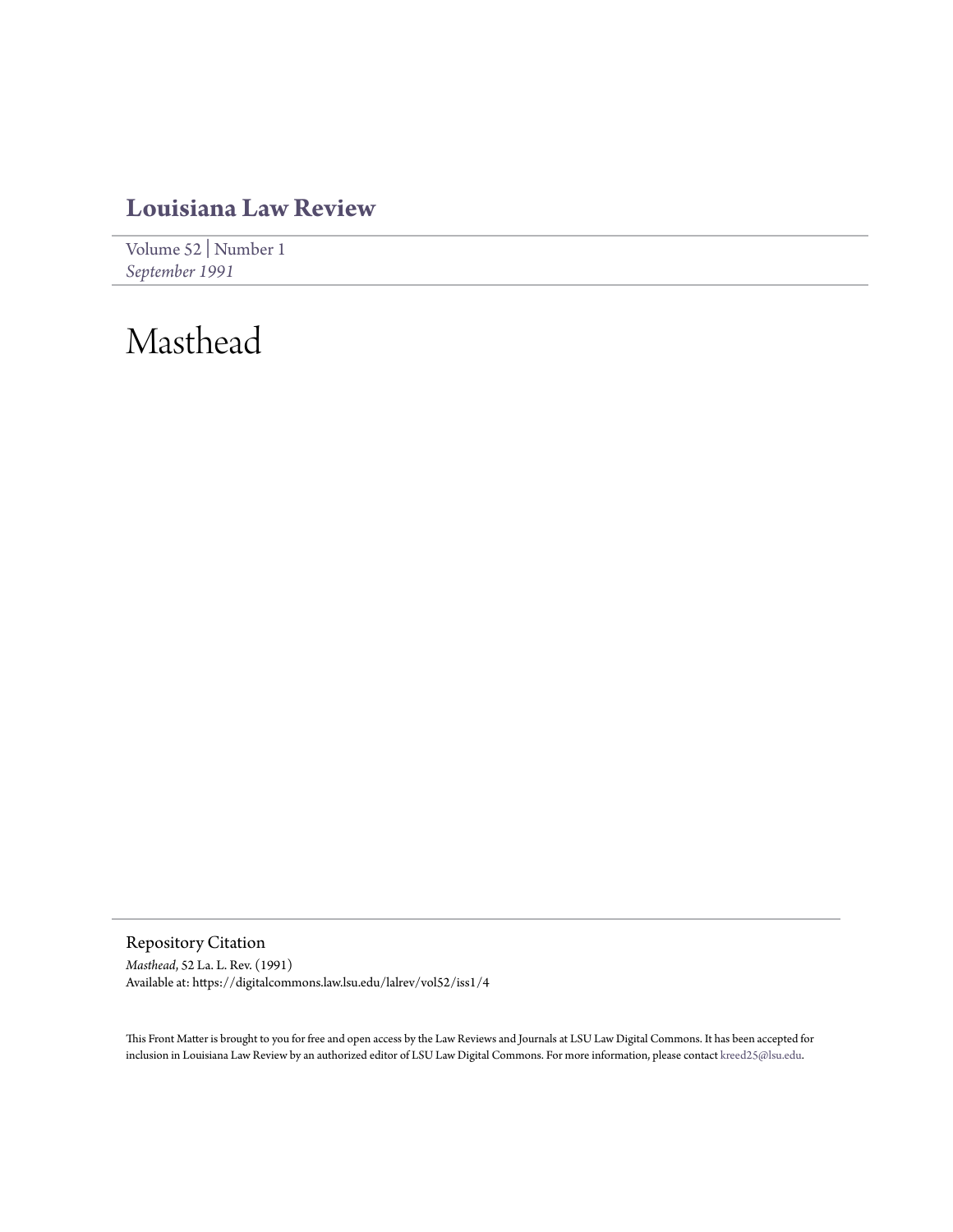# **Louisiana Law Review**

**NEIL** CHARLES ABRAMSON *Editor in Chief*

**NICOLE** DUARTE MARTIN *Articles Editor*

**PAUL JOSEPH** ORY Managing Editor

**ANNE** MARIE **GAUDIN** *Executive Senior Editor*

**NANCY FURSE ALDER** *Senior Editor*

**J. CHRISTOPHER** MARTIN *Senior Editor*

DAVID LATHAM **REISMAN** *Senior Editor*

M. **SHANE CRAIGHEAD** Senior *Editor*

#### *MEMBERS*

PAM ASHMAN JAMES BRADLEY AucoiN RICKY L. **BABIN SCOTT CAMERON** BARNEY BARCLAY **DONALDSON** BEERY KRISTIE **POSPISIL CROSS** PATRICIA BROUSSARD **CUNNINGHAM LELAND REDDINO** GALLASPY

ROBERT **KENNEDY,** JR. MARK ANDREW **MARIONNEAUX GLEN E.** MERCER GEOFFREY **J.** ORR **JEAN PAUL** OVERTON RANDAL JAMES ROBERT **MICHAEL SCHOFIELD DENIS COLLINS** SWORDS

CAROLYN **YVONNE TRAHAN**

#### **CANDIDATES**

**G.** FURMAN **BARNES,** III **NEAL JOSEPH** KLING **JANE HEBERT BARNEY LORI LYNN MCFARLIN JAN KIRBY BYLAND <b>MINDY L. MCNEW**<br> **LINDA LAW CLARK FIZARETH ANNA ME CULLEN J. DUPUY ALVIN C. MIESTER, III**<br>
SIMONE C. DUPRÉ FRICE VIETUES MILLS CHARLES DAVID ELLIOTT **JACK E.** MORRIS MARK WILLIAM FRY **TEANNA** WEST NESKORA EDWARD **FRANCIS** HAROLD ALYCIA **B. OLANO HEIDI MARIE HOWAT J. NEAL PREVOST JULIA** ELIZABETH **JONES J. MARIE** RUDD **MICHELLE ROME KALLAM TAMMY SCELFO** 

**LIZABETH ANNA MEEK ERICK YUKIHIKO MIYAGI JOHN MICHAEL HARLOW DAVID ALEXANDER PETERSON**<br>MICHAEL B. HOLMES RANDOLPH ALEXANDER PEDD RANDOLPH ALEXANDER PIEDRAHITA JAMES **DAVID TURNAGE**